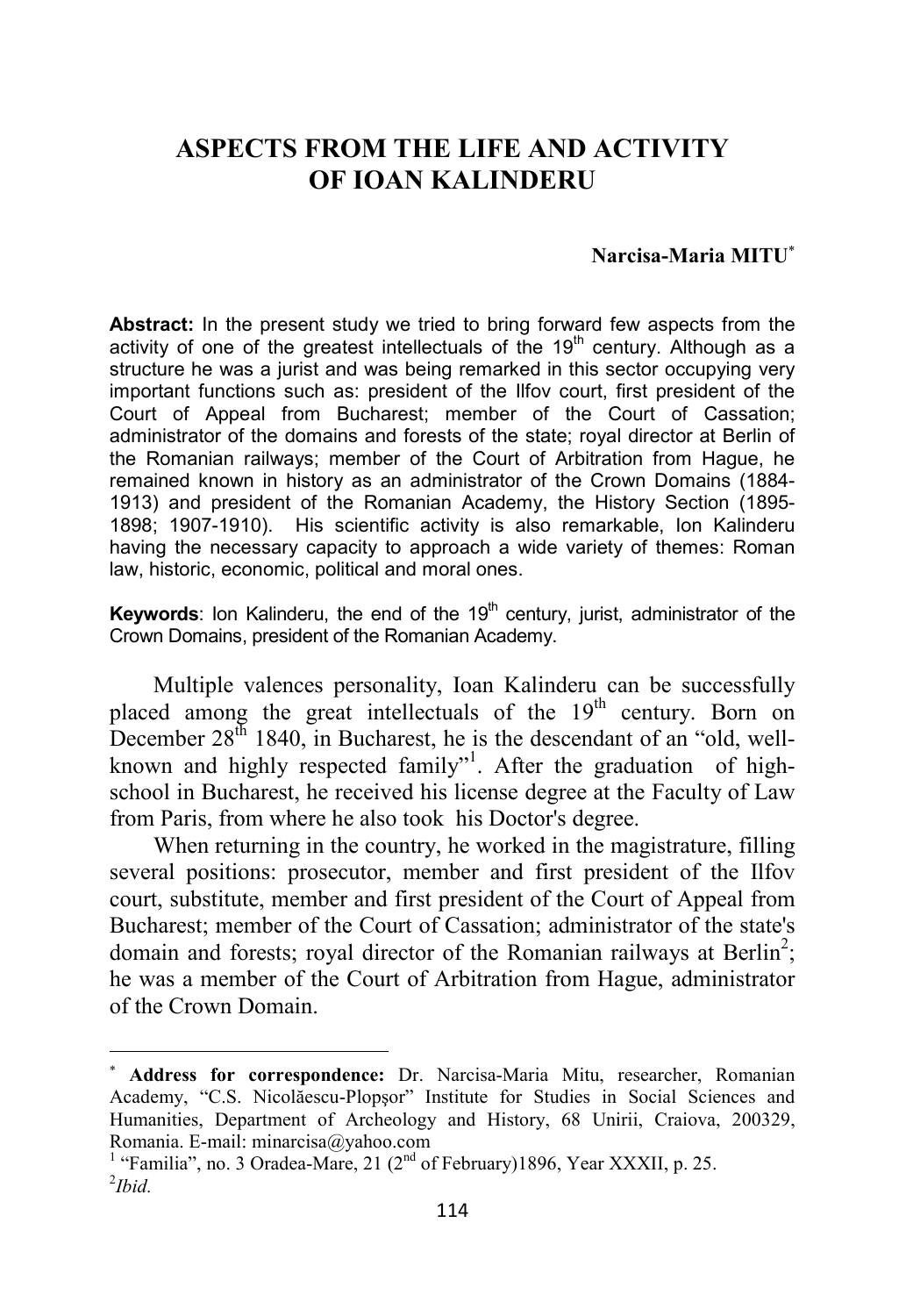As a member of the jury, in 1881 and 1882, Ioan Kalinderu was charged by the government I. C. Brătianu with the leading of the actions regarding the Romanian state's compensation for the railways, built by Strousberg, a business that had proved to be extremely damaging for Romania<sup>3</sup>. Moreover, Ioan Kalinderu, along with misters Stătescu and Ștefan Fălcoianu had founded, on  $1<sup>st</sup>/13<sup>th</sup>$  of April 1880, the society "Noua Societate a Actionarilor CFR"<sup>4</sup>. The success of the compensatory mission was evoked by Dimitrie Sturdza:

The juridical difficulties that ought to be defeated, for the state to become the owner of the railways, were tremendous. There were brought forward deep and vast knowledge, in order that the enforcing of the decisions to be fully guaranteed. Was also requested a great amount of restless and brave working, for many years, that couldn't be foreseen, a clear and long thought provision regarding the precise question and its details, a just and loyal character, a amply and unrelenting devotion, an activity carried on from the beginning to the end with talent, warmth, enthusiasm for the people's benefit<sup>5</sup>.

During the actions done for the compensation concerning the railways, Ioan Kalinderu wrote three studies that had this theme<sup>6</sup>.

His scientific beginning, as referring to the law, was a study about "the non-retroactivity of the laws" and a study in French on the sources of the Roman law, very appreciated by many French jurists. The success scored, as also the meeting from Berlin, with Karl Richard Lepsius, determined him to approach the studying of the Roman law and the different aspects of the Roman Empire's history. Thus, in 1884, he published the work *Essai sur les sources du droit romain*, followed by the volume named *Droit prétorieni et réponses des Prudents*, published in Paris, in 1885. This work treats the transformations suffered by the *praetura* from its creation to the founding of the empire<sup>7</sup>.

His scientific activity continued in 1886 too, with the publishing of some articles in the magazine of N. Basilescu, "*Revue* g*énérale de droit* 

<sup>3</sup> Dorina N. Rusu, *Membrii Academiei Române (1866-1999). Dicţionar*, 2nd edition revised and enlarged, Bucharest, Editura Academiei Române, 1999, p. 280.

<sup>4</sup>Constantin Gheorghe, Miliana Şerbu, *Miniştrii de interne (1862-2007)*. *Mică enciclopedie,* Bucureşti, Editura Ministerului Internelor şi Reformei Administrative, 2007 p. 95.

<sup>5</sup> Elena Solunca Moise, *Galeria marilor personalităţi: Ioan Kalinderu (1840-1913),* in "Curentul",  $10^{th}$  of February 2011, p. 3.

<sup>&</sup>lt;sup>6</sup> "Familia", no. 3, Oradea-Mare, no. 3,  $21<sup>st</sup>$  of January ( $2<sup>nd</sup>$  of February) 1896, Year XXXII, p. 25.

<sup>7</sup> Dorina N. Rusu, *Membrii*, p. 280.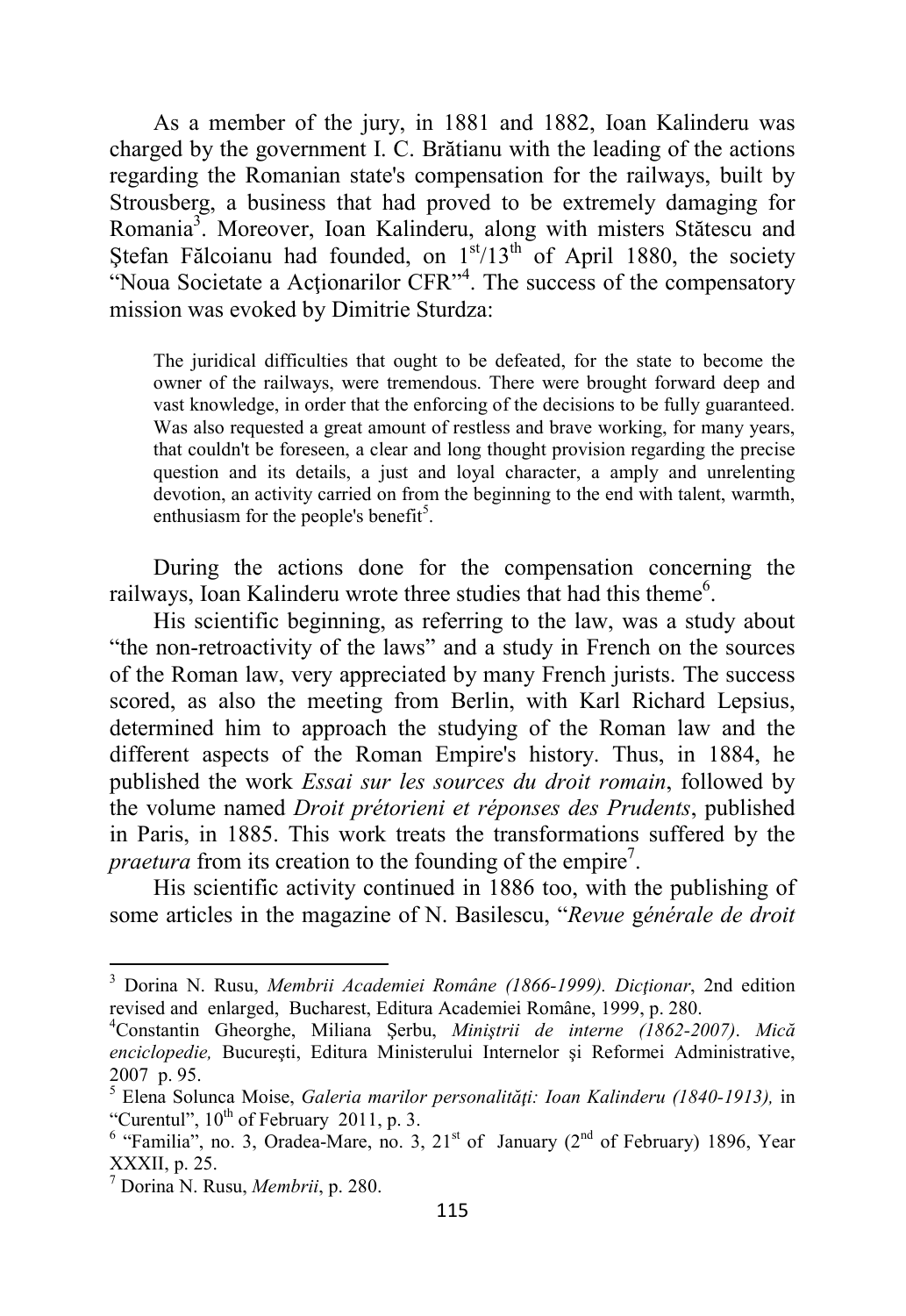*et sciences politiques*", among with one was written in Romanian, *Consiliul imperaţilor la Roma şi Constantinopol*, in which it is presented a study on the imperial edicts, rescripts and mandats<sup>8</sup>.

During the next years, he continued writing some interesting works: *Étude sur le régime municipal romain* (1887), *Notice juridique sur un testament* (1889), *Viaţa municipală la Pompei* (1890), *Viligiatura şi reşedinţele de vară la romani* (1895), *Romanii călători* (1895), *August şi literaţii* (1897), *Literaţii oposanţi sub cesari* (1898), *Portul perucilor şi bărbierii la Romani* (1901), *Din viaţa romană. Societatea înaltă pe vremea lui Pliniu cel Tânăr* (1904), *Din viaţa romană. Podoabele şi toaleta şi petrecerile unei elegante* (1903), and others. His last work was named *Doi antagonişti romani*, where he treats the rivalries between Pompey and Caesar. In 1896, he edited the work *Patrie, éducation et travail,* encompassing most of the speeches delivered along the years.

The subjects approached by Ioan Kalinderu evidenced a wide range of themes: Roman law, historic, economic, political and moral. We mention here: *Îndrumări date agenţilor Domeniului Coroanei<sup>9</sup> , Un ţăran harnic*<sup>10</sup> *Affaire des héritiers Jean Ottétélechano contre Jean Kalindéro<sup>11</sup>, Consultaţiuni date de d-nii Guillourd, Carel şi Jouen în afacerea moştenitorilor I. Oteteleşanu contra Ioan Kalinderu precedate de câteva observaţiuni de acesta asupra concluziilor reclamanţilor*<sup>12</sup> , *August şi literaţii*<sup>13</sup> , *Cultura arborilor roditori<sup>14</sup>, Cuvînt de slăvire lui Ştefan-cel-Mare, domnul Moldovei*<sup>15</sup> , *Cuvinte rostite la inaugurarea colecţiilor istorico-artistice ale Comisiunii Monumentelor Istorice şi ale Administraţiei Cassei Bisericii*<sup>16</sup> , *De la competence des tribunaux et particulierement des tribunaux prussiens dans toute contestation relative aux biens mobiliers qu'un etat etranger peut posseder en Prusse*<sup>17</sup> , *Deciziunea Curtei de Apel din Bucureşci în procesul dintre moştenitorii* 

 $^8$  "Familia", no. 23, Oradea-Mare,  $5^{\text{th}}$  /17<sup>th</sup> June, 1894, Year XXX, p. 266.

<sup>&</sup>lt;sup>9</sup> Vol. I, Bucharest, 1900; vol. II, Bucharest, 1909.

 $10$  Bucharest, 1896.

<sup>&</sup>lt;sup>11</sup> Ioan Kalinderu, Charles Beudant, Eugeniu E. Stătescu, Ion Ottetelesanu, Ion N. Lahovari, Claude Bufnoir, Gustave Rolin-Jaequemyns, Mihail Pherekyde, Édouard-Louis-Armand Colmet de Santerre, Bucharest, 1889.

 $12$  Bucharest, 1890.

<sup>&</sup>lt;sup>13</sup> Bucharest, 1897.

 $14$  Bucharest, 1906.

 $15$  Bucharest, 1904.

<sup>&</sup>lt;sup>16</sup> P. Garboviceanu, Sp. C. Haret, Ion Kalinderu, Bucharest, 1911.

 $17$  Berlin, 1882.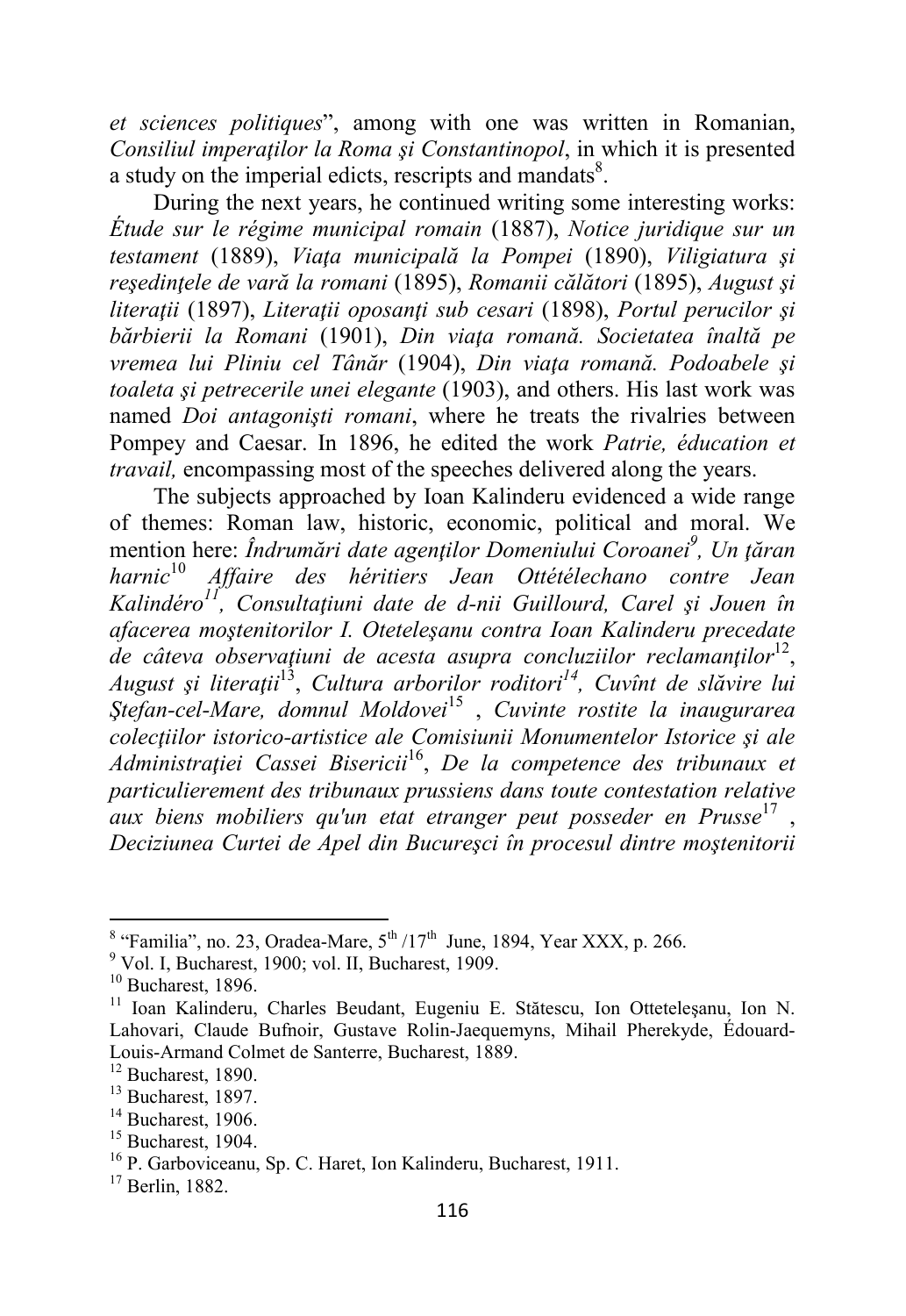*Ion Oteteleşanu<sup>18</sup>, De la non-rétroactvité des lois<sup>19</sup>, Discours de*  réception prononcé à l'Académie Roumaine, le 18 Mars 1894 par m<sup>20</sup>, Du régime dotal: thèse pour la licence<sup>21</sup>, Episcopul Melchisedec: *discursul de recepţiune rostit în şedinţa solemnă sub preşedinţia M. S. Regelui la 25 martie 1894*<sup>22</sup> , *Fundaţiunea Ioan Otteteleşanu şi Academia Română*<sup>23</sup> , *Memoire über die Verlegung des Sitzes der rumänische Eisenbahnen-Actien-Gesellschaft von Berlin nach Bucarest* <sup>24</sup> , *Notă despre un studiu al D-lui Millet*<sup>25</sup> , *Rolul înveţătorului în formaţiunea generaţiilor noi: discurs ţinut la inaugurarea şcoalei din cătunul Piscu (Domeniul Coroanei Cocioc-Ilfov la 6 decembrie 1895*<sup>26</sup> etc.

Noted by King Carol I, since 1872, when he was administrator of the State's Domains and Forests, Ioan Kalinderu was appointed, in  $1884^{27}$ , at the leadership of the Crown's Domain institutions, function that he filled till the end of his life (1913). This was the period when he managed to fully compensate the attention and the trust that the king showed for him, becoming a conscience influencing agent, image creator and an instrument in making the people loyal to the king and the dynasty. Besides, he considered "this mission as the most complete and honourable work of his life"<sup>28</sup>.

In agreement with the King, he elaborated a workings plan that would lead to the transformation of the twelve estates of the domain, in models for the Romanian rural world. For this, as an evidence, are the numerous leaflets addressed to the superiors of the administrations, addresses that prove the clarity of his way of thinking, the profound knowledge of the people and of the dwellers, but also his philanthropic spirit. "I always searched and I shall further search, that the progresses that had been achieved after the introduced reforms, to pass beyond the boundaries of the Crown's Domains, so that in such a way, the successful

<sup>&</sup>lt;sup>18</sup> Bucharest, 1891.

<sup>19</sup> Paris, 1864.

<sup>20</sup> Ioan Kalinderu, Dimitrie Alexandru Sturdza, Bucharest, 1894.

 $21$  Paris, 1860.

 $22$  Bucharest, 1894.

 $23$  Bucharest, 1894.

 $24$  Berlin, 1881.

 $25$  Bucharest, 1912.

 $26$  Bucharest, 1896.

<sup>&</sup>lt;sup>27</sup> The Service from Dolj District of the National Archives, fund Dolj County Prefect's Office, Administrative Service, file 109/1884, f. 1.

<sup>28</sup> Paul Lindenberg, *Carol I, Regele României,* Bucharest, 1915, p. 24.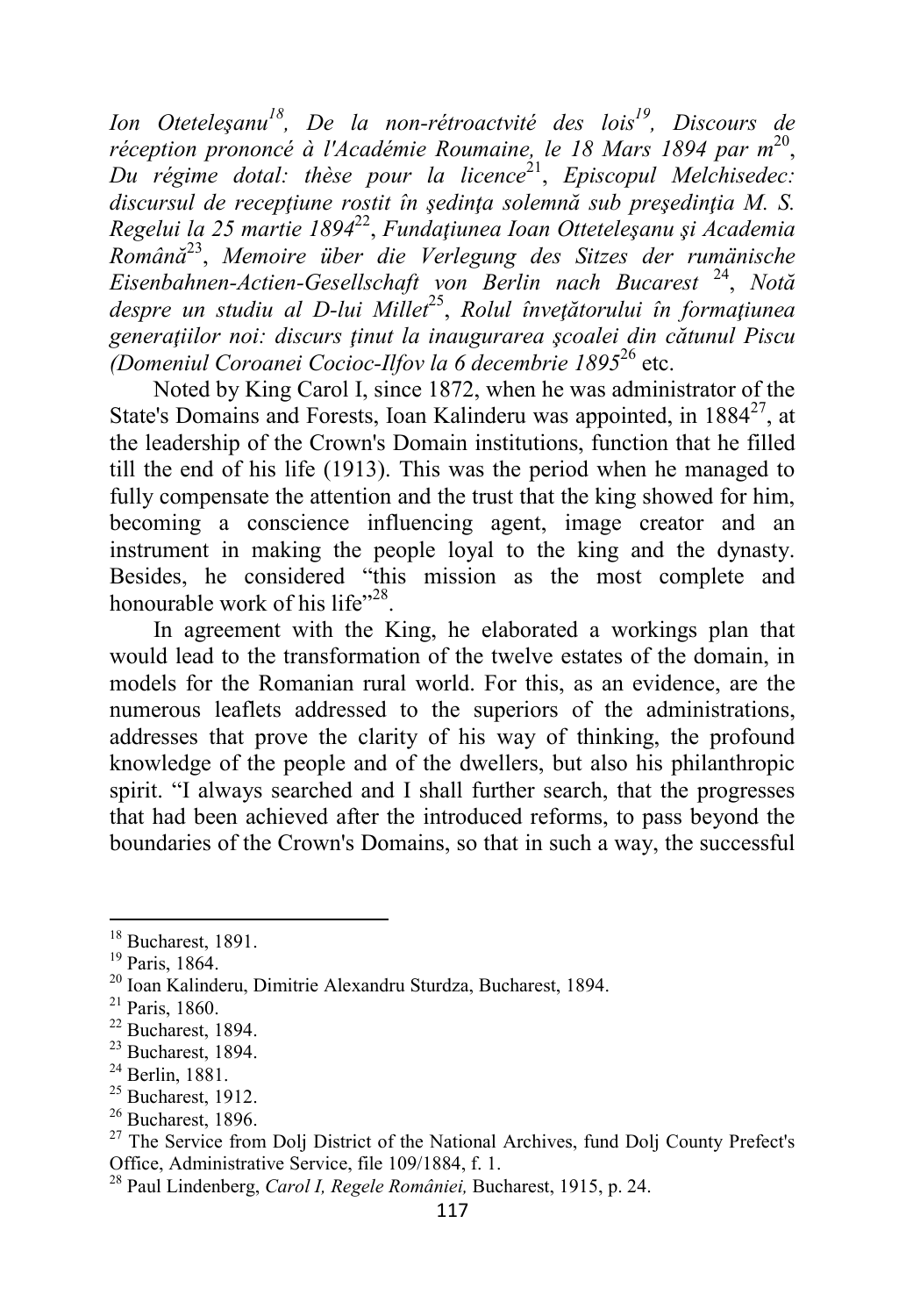interpenetration of the measures taken after our initiative, to leave an impression in a circle as wide as possible"<sup>29</sup>.

A first step was represented by the endowing of the domains with different constructions, equipments and farming implements, among the most improved, activity that intensified once with the taking over by the administration. In the first 16 years, were built: 37 houses for the personnel of the administration, 20 dwelling places for the workshops' superiors, 10 workshops (smithy, charts-workroom, rope-workroom, chimney-workroom), 14 stables, 16 stalls for cattle and a poultry raising house at Periş, a sheepfold Dobrovăţ, 3 pigsties at Dobrovăţ, Periş and Gherghița, 18 grain storehouses for a volume of 175.000 hectolitres, 43 corn storehouse, with a capacity of  $2.800 - 4.500$  hectolitres each, 12 sheds for the agricultural machinery, model houses and stables for the peasants, with vegetables gardens. All these investments cost The Crown Domain Administration  $6.500.000$  francs<sup>30</sup>.

The improved agricultural machinery were brought, most of them, from countries such Germany, France, England, USA: Sakou Eckert ploughs, John Fawler mechanic ploughs, screening machines, Drill sowing machines, mowing machines, reaping machines, Ruston & Clayton threshing machines, ventilators, hay tossing machines etc. In 1905, the agricultural inventory of the Crown Domain of 1.245.820 lei included: 5 mechanic ploughs, 333 ploughs, 9 vineyard ploughs, 19 threshing machines, 139 sowing machines (41 through spreading, 96 in rows, one for the experimental field, one for beetroot), 69 reaping machines, 150 clod crushers (2 made of iron), 29 mowing machines, 23 mechanic rakes (one American), 19 screening machines (6 for the wheat's treatment with copper sulphate), 66 mechanic hoeing machines, 278 iron harrows, 12 iron beataxes, 31 winnowing machines, 14 forage choppers (1 for straws, 3 for hay), almost 11 corn threshing machines, 12 wheat threshing machines, 16 machines for chopping the beetroot, 3 machines for extracting the potatoes, 3 hay tossing machines, 16 elevators, 9 locomotives, 3 spins for selecting the seeds, 12 pulverizers for the vineyard, a systematic wine press, a wine press, 2 crushing machines, a circular sow, a crane, 8 pomps for cars, 6 pomps for fires, 225 charts, 6 wagons, 21 trucks, 4 carriages, 20 sledges $^{31}$ .

<sup>29</sup> Elena Solunca Moise, *Galeria*, p. 3.

<sup>30</sup> Dimitrie C. Ollănescu*, Raport general asupra participărei României la expoziţia universală din Paris (1900),* Bucharest, 1901, p. 102.

<sup>31</sup> Florian Davidescu, *Monografia Domeniului Segarcea din judeţul Doljiu,* Bucharest, 1906, p. 42-45; Gheorghe Popovici, *Monografia Domeniului Sadova din judeţul Doljiu*,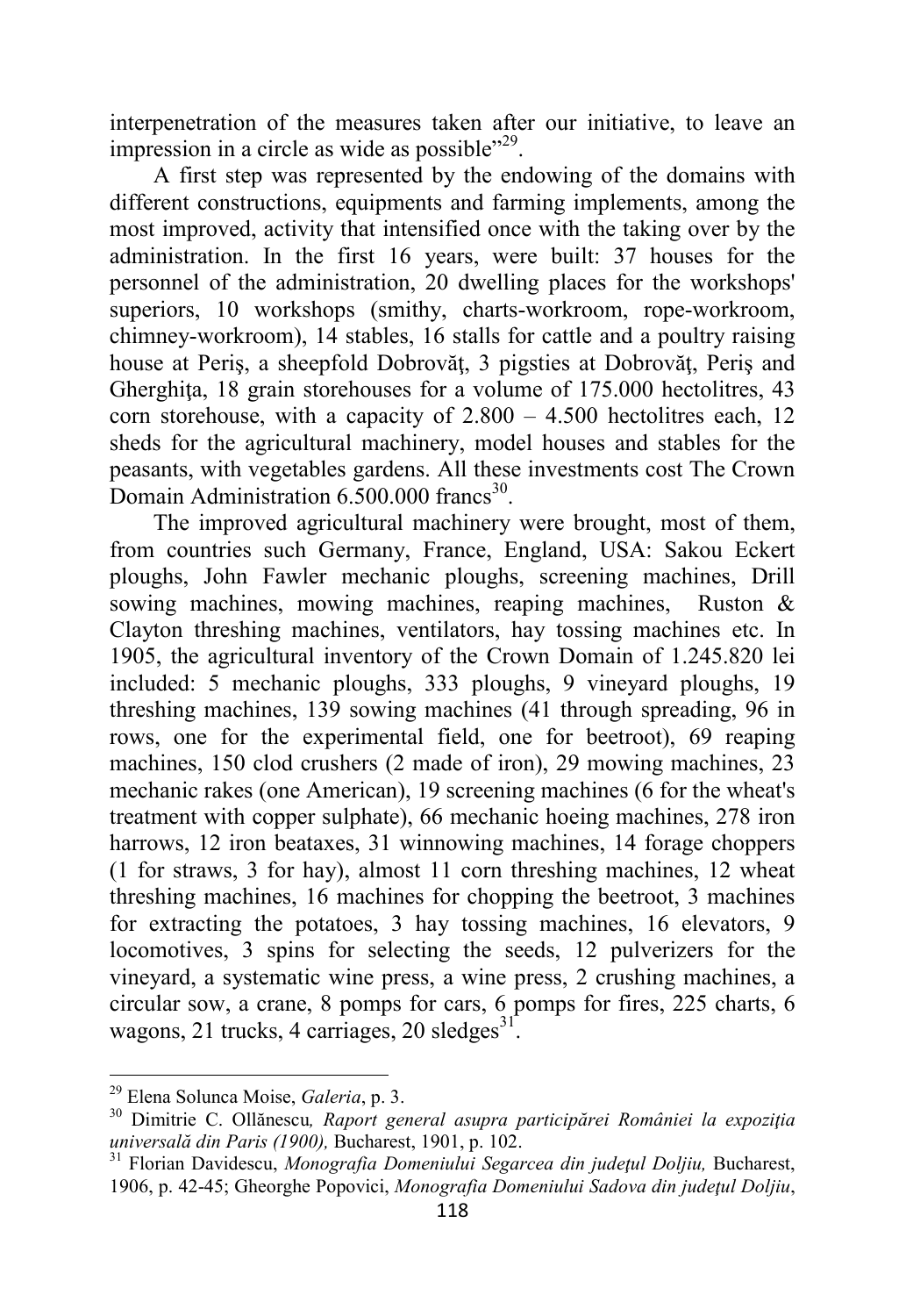Although the mechanic work was extending more an more, the animals working wasn't removed. Under these circumstances, noble breed animals were brought, some especially for working and others for milk and meat. Once with the founding of the farms, the villagers had the possibility to improve the animal breeds from their own households, having at their disposal, freely, the sires on the domain but also information regarding the optimal life and food conditions.

Surrounded by agents capable to support him in his actions, Ioan Kalinderu emitted circular letters, most of them constituting pieces of advice for a modern agriculture. The growing of the agricultural production, through the improvement of the cultivated plants' structure and their alternation on the land, according to the nature of the soil and the climatic conditions, represented the main objective. Following the model of the neighbouring states, he organized experimental fields, on which new types, breeds and varieties of cereals and fodder plants were created, in order to adapt easily to the climatic conditions of the region and introduced chemical and animal fertilizers, last of them being also available to the peasants. He introduced new plants, such as: flax, hemp, beetroot, potato etc. He gave much attention to the culture subordinate to the agriculture: vine, fruit trees, sericulture, apiculture. He also encouraged and supported the development of the household industries: dairy producing, rope making, pottery, but also the organization of some mechanics workshops, smithy, well making, cooperage, straws, willow, club rush weaving etc.

Annually, he organized travelling studes in Banat, Transylvania, Hungary and Austria, whose level of development was much superior to that of Romania. During the visits, the administration superiors studied both the farms of the larger domains $32$  and the households of some

Bucharest, 1906, p. 39-41; O. Boiu, Alexandru Precup, *Monografia Domeniului Mălini,*  Bucharest, 1906, p. 23; N. Condurache, N. Marinescu, *Monografia Domeniului Dobrovăţ,* Bucharest, 1906, p. 19; Gh. Manolescu, Gh. Codrescu, *Monografia Domeniului Gherghiţa*, Bucharest, 1906, p. 26-28; Eremia Medianu, Gh. Codrescu, *Monografia Domeniului Cocioc,* Bucharest, 1906, p. 15-16; Dumitru Popescu, *Monografia Domeniului Ruşeţu,* Bucharest, 1906, p. 19-21; Ion Popovici, *Monografia Domeniului Domniţa,* Bucharest, 1906, p. 25-28.

<sup>&</sup>lt;sup>32</sup> We remember here the visits realized in 1898 on the domain of the archiduke Friedrich, prince Swarzenberg, Bucovinei region, Bosnia (see Florian Davidescu, Olimpiu Boiu, *Raport asupra expoziţiunei jubiliare din Viena adresat D-lui Administrator al Domeniului Coroanei,* Bucharest, 1899.), and those from 1905 on the domain of count Zelinski, the domain of village Pecica and the dairy from Otvenes ("Albina", no. 32 from  $8^{th}$  of May 1905, p. 865.)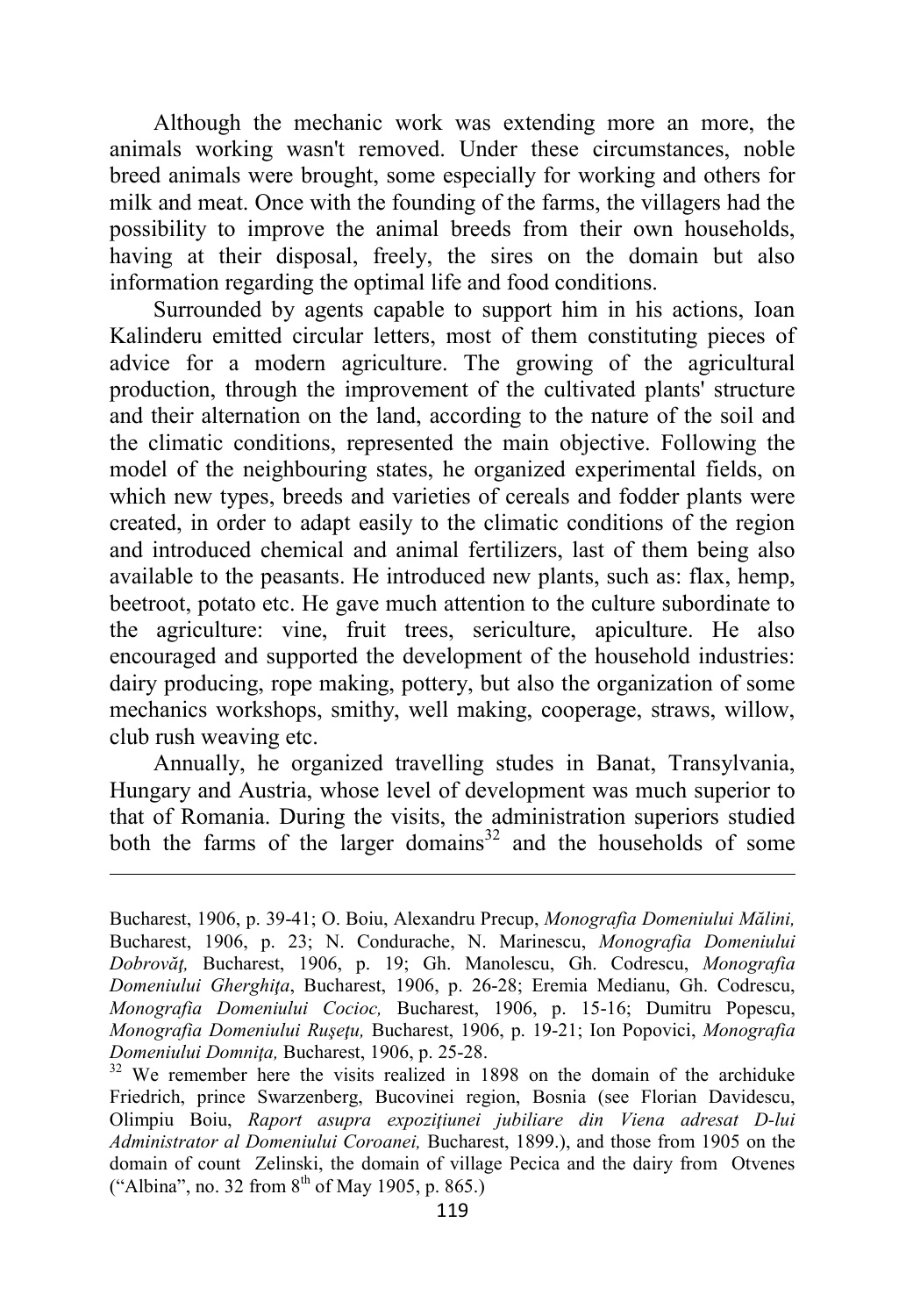landlords or peasants. Such visits were registered by different Romanian and Hungarian newspapers: "Tribuna", "Aradi Közlöny", "Arad és Vidéke", "Aradi Hirlap"<sup>33</sup>.

The creation of a new image of the Romanian village constituted the central objective of Ioan Kalinderu's managing system. The model peasants' houses, equipped with the necessary annexes: stable, shed, storehouse, barn, pigsty and hen house, surrounded by a small plantation, should have represented a model for the dwellers. With the help of the Administration, these houses were to replace the insalubrious smallcottages, dark and not spacious that generally formed the landscape of the Romanian village. At his request, the gardens, the parks, the alleys from around the administration's houses, the ward's houses but also the peasants' households, were decorated with fruit trees and roses or ornamental trees.

A special attention was given both to the collaboration between the administrations superiors and the employed personnel and dwellers: "The Crown Domain Administration mustn't serve as a model only through the more systematic agricultural and forestry exploitations, through the improvements brought to the population from these Domains, both in material and moral way, but also as regarding the staff $134$ .

A special merit, that should be recorded, is represented by the registration at the Economy House or at its offices, of the office workers from the Crown Domain. This measure extended, starting with July the  $1<sup>st</sup>$ 1893 to the inferior personnel also<sup>35</sup>. On April  $1<sup>st</sup>$  1900, all the employees of the Crown Domain Administration were constituted in a society called *Societate de pensii şi ajutor mutual* (*Society of pensions and mutual help*), under the presidency of the Administrator. Starting with 1903, the workers hired on the agricultural machines and those used in the forestry exploitations, had been insured against the working accidents.

The existent disequilibrium as regarding the Romanian peasant, as comparing to that of the dwellers from the west of the country, determined him to introduce the bread both in the food of the inferior and daily workers. In the same extent, he encouraged the consumption of more consistent aliments. Moreover, he arranged the building of bread ovens, on the expense of the administration, for the villagers. The

 $33$  "Albina", no. 32 from  $8^{th}$  of May 1900, p. 865.

<sup>34</sup>*Îndrumări date agenţilor Domeniului Coroanei de către Ioan Kalinderu doctor în drept de la Facultatea din Paris, membru al Academiei Române,* vol. I, Bucharest, 1900, pp. 67-71.

<sup>35</sup>*Ibid.,* pp. 41- 43.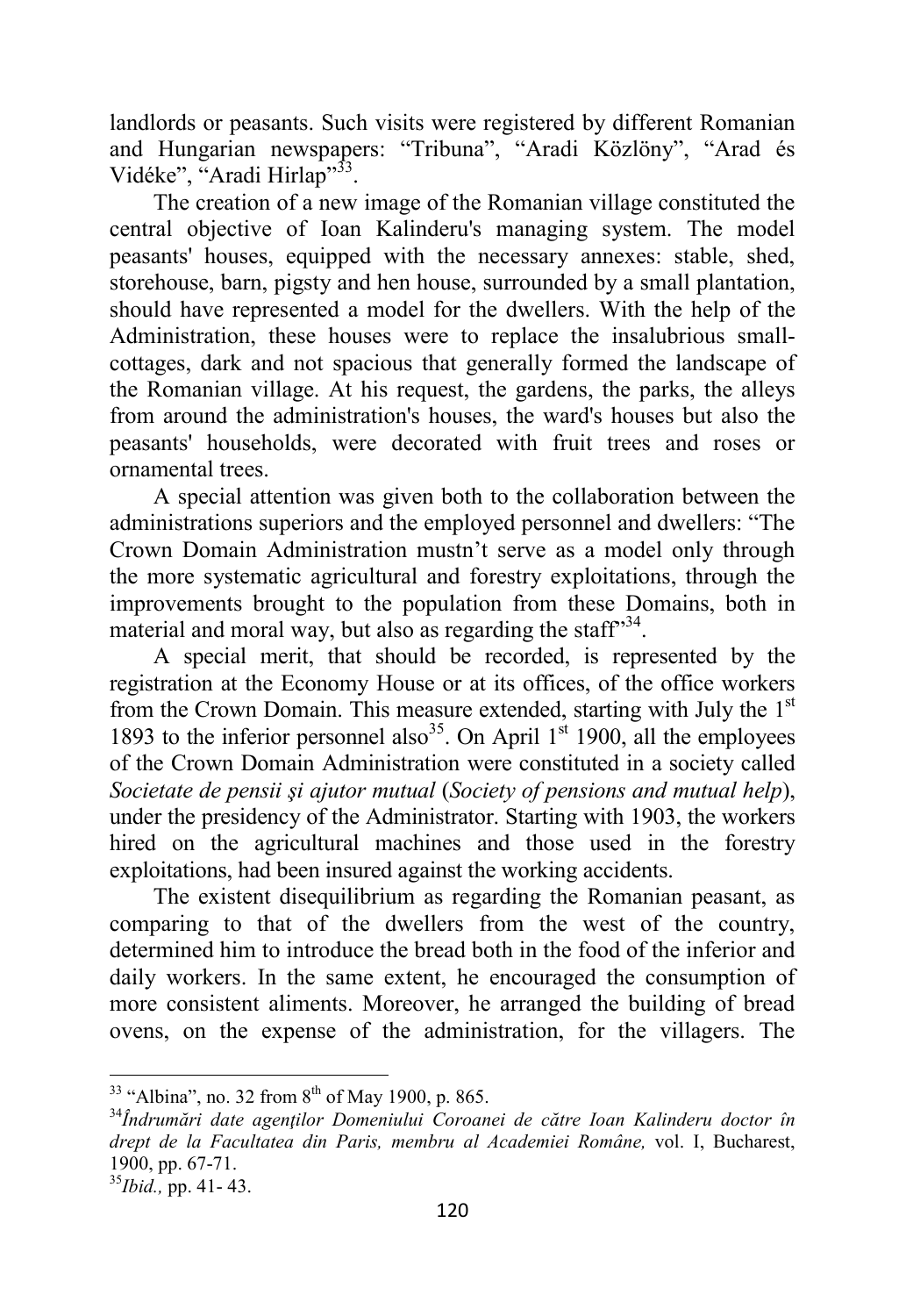frequency of the diseases, as a result of the lack of hygiene and bad nourishment, determined him to take some measures of fighting against the epidemics.

Man of letters, sustainer of the Spiru Haret reforms, Ioan Kalinderu was the first who put into practice his measures, allocating huge amounts of money to culture.

From the beginning, he acted for the restoration of the schools that didn't fulfil the minimal requests concerning the educational system and financially sustained the construction of new buildings, where they didn't exist. Each new school had, in their construction plan, a room for the library, the workshops, the dwelling of the teacher, chicken and few household annexes. The furniture and the didactic materials were bought by the central Administration. The constructions were always supervised, to the smallest details, by Ioan Kalinderu, in whose presence were inaugurated all. The speeches that had been delivered on these occasions, said Luca de Benedetto, "had been simple and wise and profound, coming from the heart and going towards the hearts of the students, parents and teachers"<sup>36</sup>.

The school and parish libraries, those from the cultural societies ones and those of the administrations houses had been endowed with a great number of books – didactic books, literature, history, science, practical works – and magazines whose number was increasing each year, through the acquisition of new books and magazines. Therefore, the subjects were diverse and for all the categories of readers. Preponderant, were the compilations that appeared under the aegis of "The Popular Library of the Crown Domain Administration". They had been realized at the call of Ioan Kalinderu, in simple and common terms. Very many of them were also in the houses of the peasants, to whom were distributed on free $^{37}$ .

In 1884, on the Crown Domains, existed 18 schools that functioned, most of them, in rented rural houses, built of half timber walls or entirely of timber. After the implication of the Administration leaded by Ioan Kalinderu, in 1908/1909, their number raised to 42 buildings<sup>38</sup>, among which only three schools functioned in rented houses. The rest of 39 schools benefited by their own places, according to the last pedagogical norms: large rooms, well illuminated and properly endowed. He also took some measures regarding the introduction of gymnastics and

<sup>36</sup> Luca de Benedetto, *Il Dominio della Corona Romena e Jean Kalindero,* Roma, 1904, p. 8.

<sup>37</sup> Until 1906 were edited 42 small books (*Catalog – Administraţia Domeniilor Coroanei la Expoziţia generală română din Bucureşti 1906*, Bucharest, 1906, p. 29). <sup>38</sup>*Îndrumări date agenţilor Domeniului Coroanei,* vol. II, Bucharest, 1909, p. XI.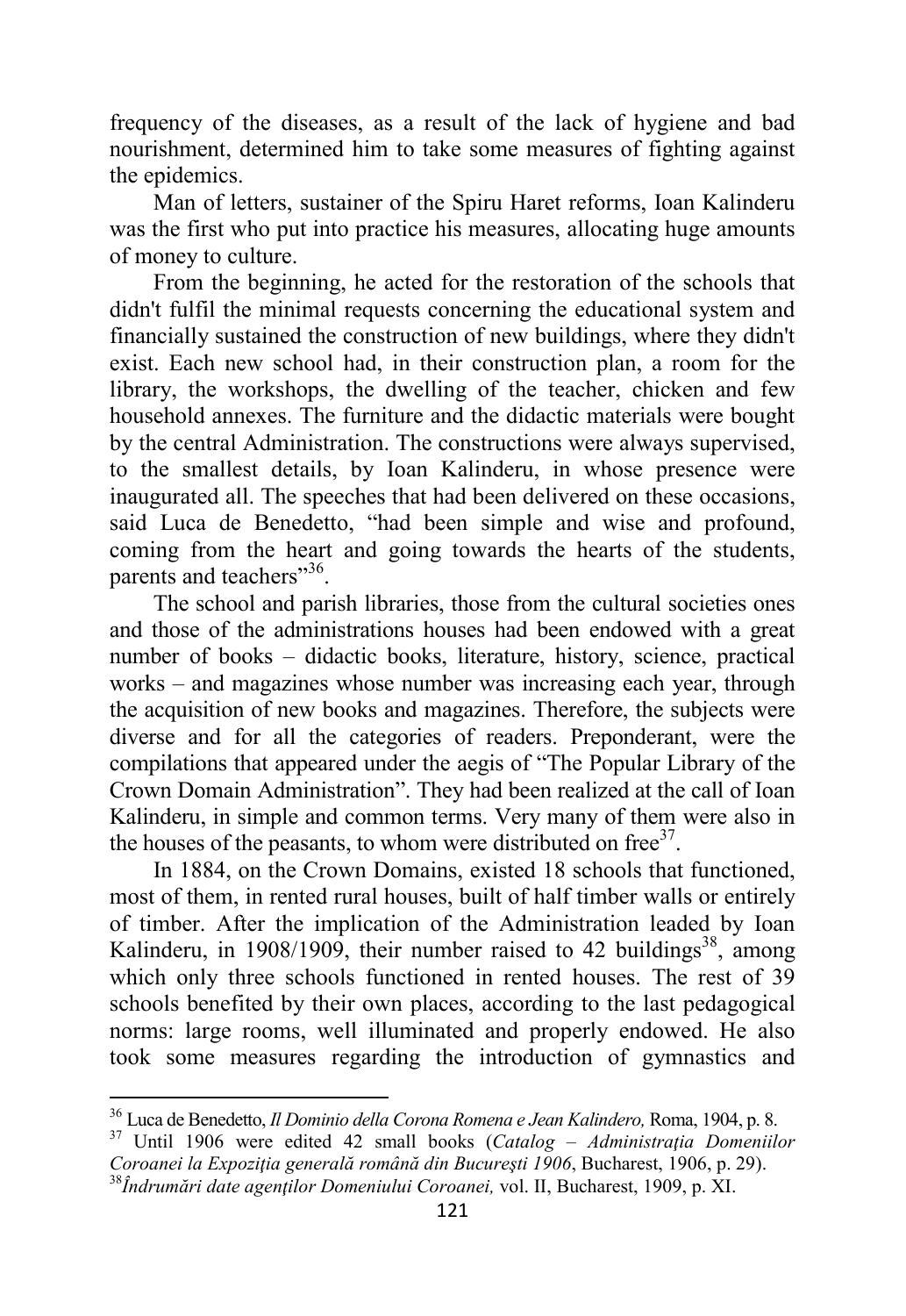military exercises in schools, the creation of school choirs, he encouraged the students to participate to the completion of a proverbs compilation, whose author was to participate to the Orientalists Congress in Rome, he got the people involved in money collecting for the building of monuments in the memory of some personalities such Ion Creangă, V. Alecsandri, for the homage of the  $4<sup>th</sup>$  centenary from the death of Stephen the Great, the celebration of the 25 years jubilee from the Independence War on April  $20^{th}$  1902 etc.

A special attention was given to the extra-school activities: courses for adults to learn how to read and write, conferences, popular evening sitting of the villagers, school workshops, handwork, theatre rooms. On the expense of the Administration, he founded school museums and cultural societies, creating proper functioning conditions, placing at their disposal the edifices and the necessary furniture. The heating, the maintenance of the buildings and the books, that constituted the library, were also under the care of the Administration. During 1899-1910, had been constructed on the crown's domains 11 popular banks with 5.642 members, with a subscribed share capital of 721.890,88 lei and a paid up share capital of 801.727,37 lei<sup>39</sup>, 5 consumption societies, 3 societies for the purchasing and selling of products, 4 societies for the vegetables culture, 9 purchasing societies $40$ .

He gave consistent amounts of money for the remaking and the construction of new churches, mayoralties and other institutions. Observing, during his monthly visits on the Crown's Domains, the lack of people from the Sunday and Holiday services, Ioan Kalinderu appealed to the teachers and to the personalities of the communities, asking them to take part at the services and, through their example, to attract as many children as possible and also dwellers.

To this man it is due the placing into the tourist circuit of the Crown Domain of the locality Buşteni, famous for the beauty of the landscape and of the waters that exist there. Here, were built many villas and a hotel, placed at the disposal of the tourists. He built the town's park from which nowadays it is preserved a third part. On the picturesque mountain side of the Caraiman mountain, was arranged a glade with a kiosk, in which a fanfare was singing for the tourists during the summer.

<sup>39</sup>*Anuarul Băncilor Populare şi Cooperativelor săteşti din România pe anul 1910*, Bucharest, 1912, p. 30, 74, 120, 150, 166, 164-165, 182, 206.

<sup>40</sup> Ion Kalinderu, *După 25 de ani de muncă*, in "Albina", no. 31/2nd of May 1910, p. 857.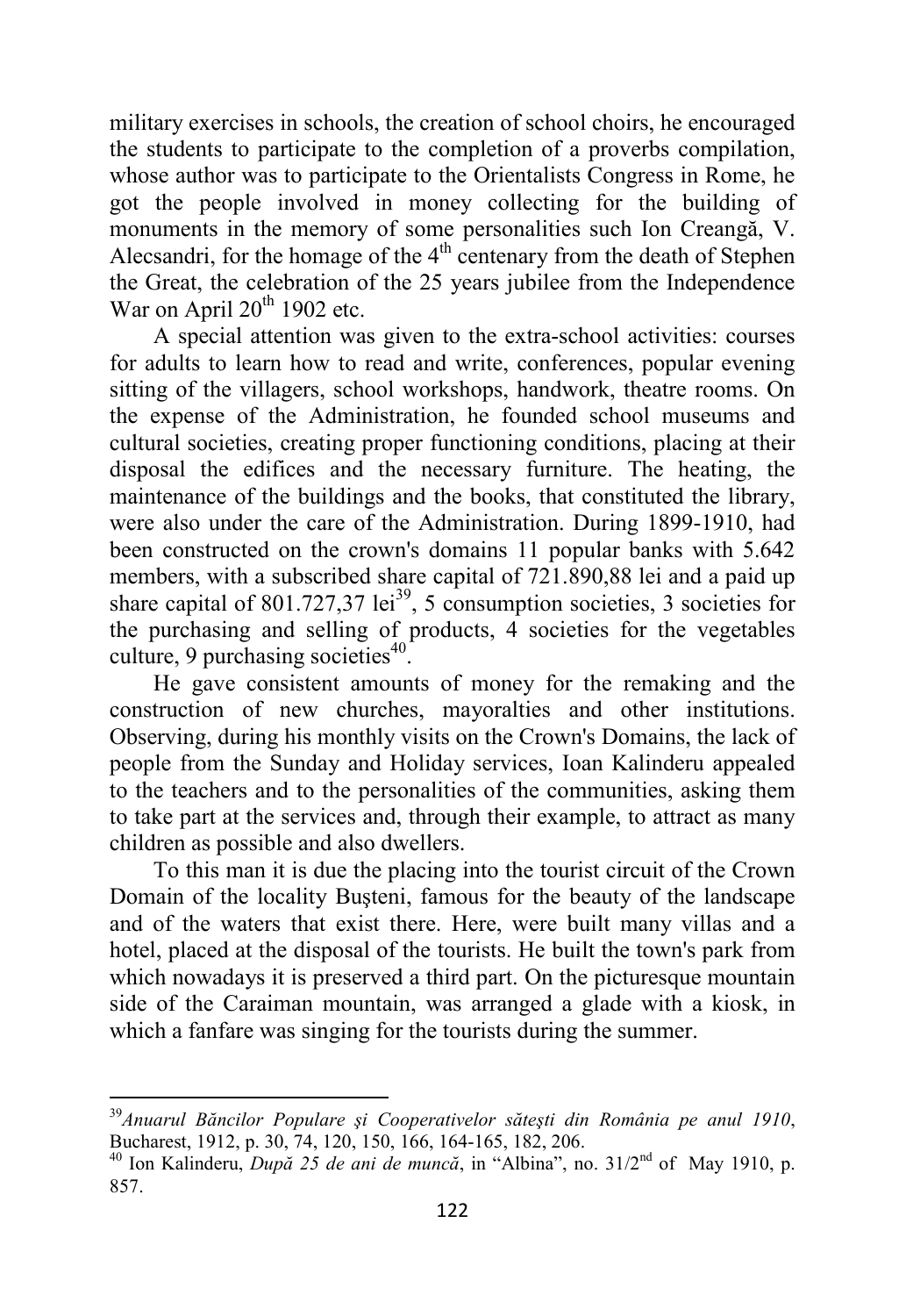Although he didn't have studies in this field, Ioan Kalinderu also noticed himself through the special attention given to the organization and to the development of the sylviculture. Moreover, he had a deciding role at the founding, in 1886, of the society "Progresul silvic"<sup>41</sup>, being the chairman of the society during  $1888-1931^{42}$ . The purpose of the Society was to contribute to the spreading of the modern sylviculture, to the development of the sylviculture from our country and to find solutions for the development of the timber, hunting industry, fish breeding and the establishment of the waters' regime.

"The purpose of our Society – said Ioan Kalinderu – is first of all the fight for the spreading of the modern knowledge in order to take care of the forests"<sup>43</sup>. For fulfilling this wish, were organized public conferences, was edited a specialized magazine, "Revista pădurilor", whose editor was, starting with 1889 and were offered prizes for the works with forest profile that were noticed from the scientific point of view.

During the period of time when he was at the leading of the society several measures had been taken regarding: the formation of a national sylviculture, after the example of the western and central European countries, the application of the provisions from the first Forest code in 1881, referring to the disposal of the forests, the forbidding of the clearings, the afforestation of the degraded lands, especially the "*flying*  sands (the dunes), steppes and barren slopes<sup>144</sup>, the compilation, during 1886-1890, of a provisional "vocabulary" of terms, necessary in the elaboration of a forest specialized literature, the introduction of the gardened forest treatment for the mountainside woods; the analyse of the problem regarding the devastation produced by the torrents as a result of the clearings from the mountainside and hilly regions; the construction of forestry roads and railways, the elaboration of the new Forest Code, adopted in 1910, through which had been brought substantial improvements to the anterior law (The Forest Code from 1881), designed and adopted in the Parliament through the essential contribution of the academician P.S. Aurelian. In 1931 was proposed "the protection of the natural monuments (the landscapes), the cult of the trees and forests" "in

<sup>41</sup> *Cuvântarea D-lui I. Kalinderu la Societatea "Progresul silvic" i*n "Albina", no.  $26/27$ <sup>th</sup> March 1911, pp. 685-686.

<sup>42</sup> *Ibid.*

<sup>43</sup> Acad. Victor GIURGIU, *Opera silvică a cărturarului Ioan Kalinderu, la 170 de ani de la naştere*, in "Revista pădurilor", no. 1/2011, pp. 54-55.

<sup>&</sup>lt;sup>44</sup> Massive afforestations were done on the sandy lands from the Sadova Crown Domain.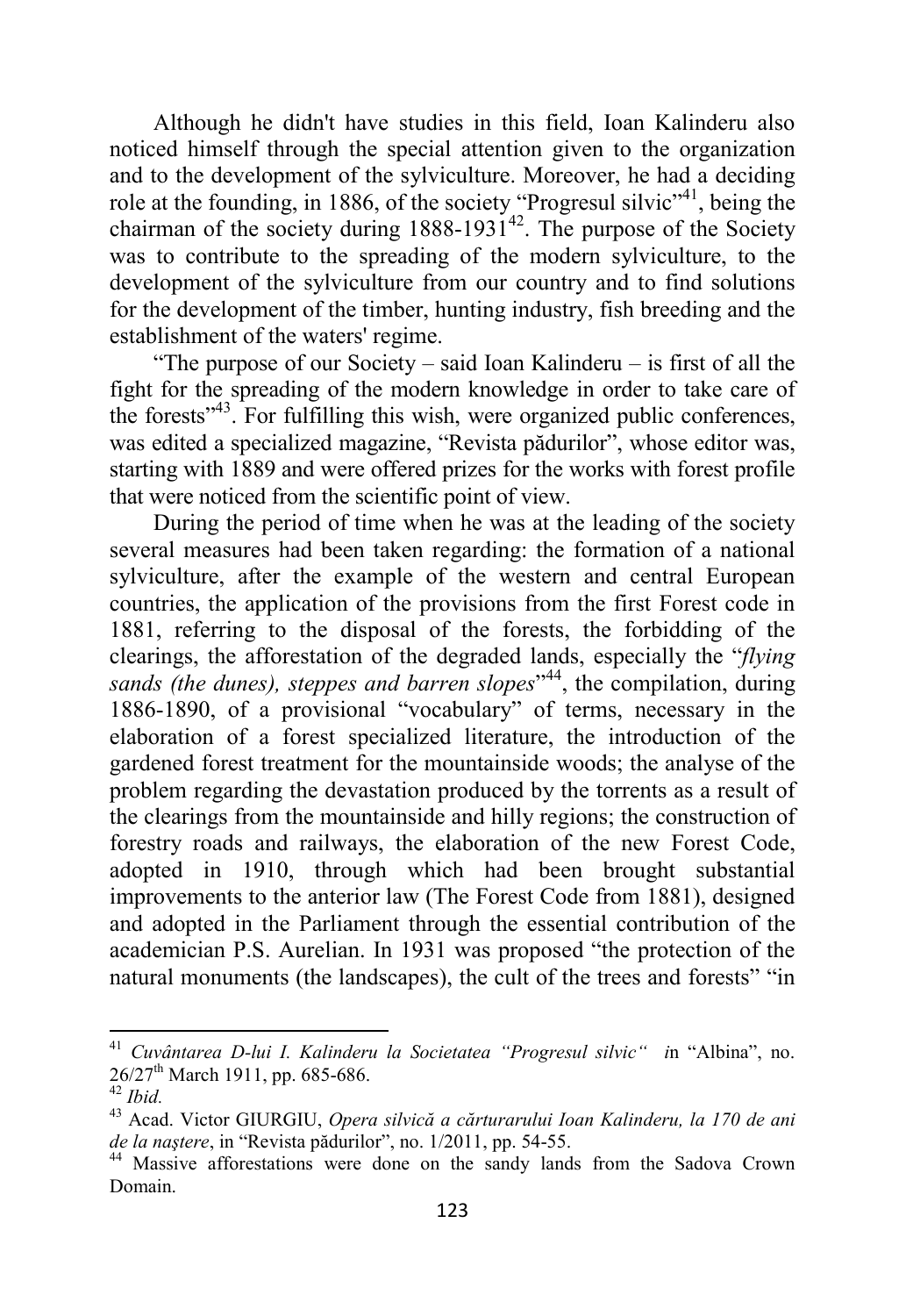order to fix here the oldness and the main preoccupation of this kind of the sylviculturists"<sup>45</sup>.

The devotion that he showed to this institution was honoured on November  $5<sup>th</sup>$  1906, when he was awarded, by the king, with a special prize, representing a silver vessel with allegorical motives and admirably executed $46$ . On this occasion, Dr. C. Istrati, exposing the motives for which was awarded this special prize to the Crown Domains, said: "The Crown Domains represent for a long time a good example for the entire country that manifested in the activity of the great landlords. All that was done there was due to a serious before thinking, was a studied and widely applied action, only after the experience had been previously profitable at a small scale<sup> $147$ </sup> and he continued, referring to the industry that was developing in the perimeter of the Administrations: "A good effect had also as regarding the country's industry and especially that able to be done with raw materials coming from the agricultural field, mostly during the winter months, by our villagers"<sup>48</sup>.

In parallel with the function of administrator of the Crown Domains, Ioan Kalinderu also filled other positions. Thus, on the basis of the elaborated scientific studies, in 1887, Ioan Kalindeu was chosen correspondent member of the Romanian Academy, at the section history. In 1893 he became a titular member and then vice-president between 1895-1898, 1901-1904, president between 1904-1907 and president of the Historic Section of the Romanian Academy between 1895-1898 and 1907-1910.

Preoccupied by the situation of the Romanian Academy office workers, Ioan Kalinderu proposed in 1904, the constituting of a pensions fund, offering an amount of 1.000 lei. The commission that took care of this fund was constituted from: Kalinderu, Poni and Sturdza<sup>49</sup>.

Filling important scientific positions, he sustained and encouraged the apparition of the monographic works, offering to the authors prizes consisting of money. We remember here the 1000 lei sum of money,

<sup>45</sup> Acad. Victor Giurgiu, *Opera*, pp. 54-55.

<sup>46</sup>*Expoziţiunea Generală Română din 1906. Sebarea distribuirei premiilor,* Bucharest, 1906, p. 4.

<sup>47</sup>*Ibid.*, p. 13.

<sup>48</sup>*Ibid.* 

<sup>&</sup>lt;sup>49</sup> "Transylvania, the body of the Association for Romanian literature and culture", no. III, May-June 1904, Sibiu, Year XXXV, p. 112.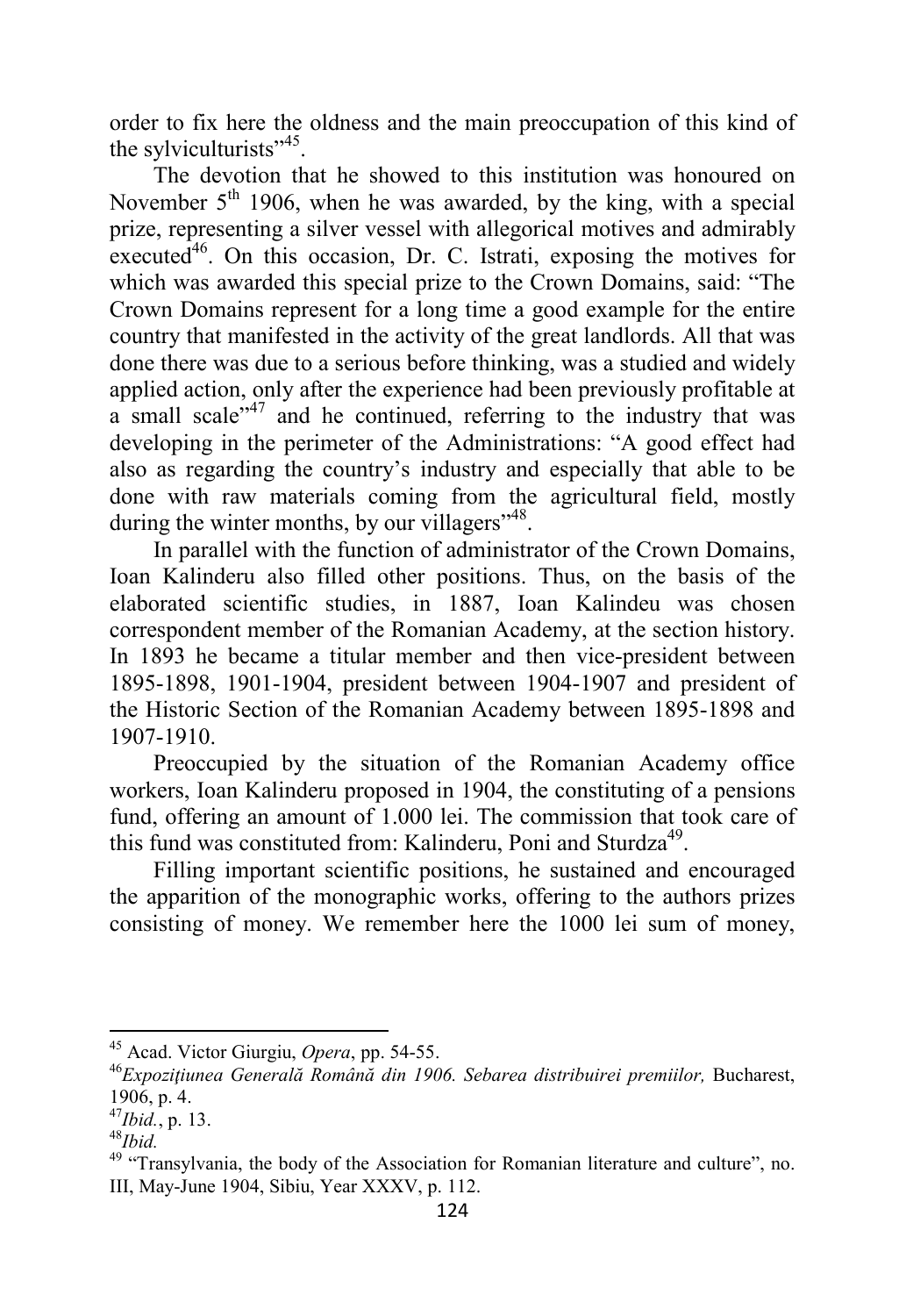offered as a prize for a monograph of a commune<sup>50</sup>. He took part from the commission for the research of the works from the contest, for the obtaining of the 5.000 lei Lazăr prize. In 1905, the commission made of I. Kalinderu, P. Poni and P.S. Aurelian offered this prize to the work: "Starea economică şi socială a României actuale"<sup>51</sup>. Another work got the prize "Vasile Adamache" of the Romanian Academy for the year  $1902^{52}$ .

As a member of the Academy, he participated to different national and international congresses. Among these we remember: The international congress of geology from Vienna, organized in the spring of 1898, session in which Ioan Kalinderu draw the attention on the working accidents from the petroliferous exploitations, made through primitive oil derricks. In the support of his affirmations he presented the brochure of A. Richard, *Gisements pétrolifères de la vallée de la Prahova et de la vallée Teleajen*. After that, he solicited the adopting of a law for the protection of work<sup>53</sup>. Also as a member of the Academy, he presided the works of presentation at the congresses 4 and 5 of the Romanian Association for the advancing and spreading of sciences, founded in Iaşi on June 1902<sup>54</sup>. He was a member of the Geography Royal Society too.

Along other great cultural, political and scientific personalities of that period of time, Ioan Kalinderu signed, on January 24<sup>th</sup> 1903, the document of founding the Tourists Society from Romania. Also, he took part, first as a member and then as chairman, until 1903, from the Commission of the historic monuments, from the editorial staff of the Official Report of the Historic Monuments Commission, the speciality magazine of the Historic Monuments commission, founded in 1892, under the aegis of the Public Instruction Ministry<sup>55</sup>. In 1909, once with the founding of the Monuments'

 $50$  The work didn't correspond to the request, reason for which he didn't get the prize. See further, Transylvania, the body of the Association for Romanian literature and culture", p. 114.

<sup>51</sup>*Ibid.,* p. 116.

<sup>52</sup>Acad. Victor Giurgiu*, Opera*, pp. 54-55.

<sup>53</sup> N. Marcovici, *Contribuţia Academiei Române la dezvoltarea cercetărilor de geologie*  din tara noastră, în perioada 1866-1920, dissertation presented in the meeting of the Geologic, Geophysics and Geographic from  $5<sup>th</sup>$  of December 1977, p. 312. www.acadiasi.ro/Reviste/.../mss\_series\_IV\_tome\_I\_1977\_macarovici*. pdf* 

<sup>54</sup>Elvira Botez, *Scurt istoric al asociaţiunii române pentru înaintarea şi răspândirea ştiinţelor*, NOEMA, vol. IV, no. 1, 2005, p. 149.

<sup>55</sup>Alexandru Budişteanu, Radu Moţoc, *Buletinul Comisiunii Monumentelor Istorice la 100 ani de la apariție*, in "Revista Bibliotecii Naționale a României", year XIV, no. 1/2008, Bucharest, pp. 33-34.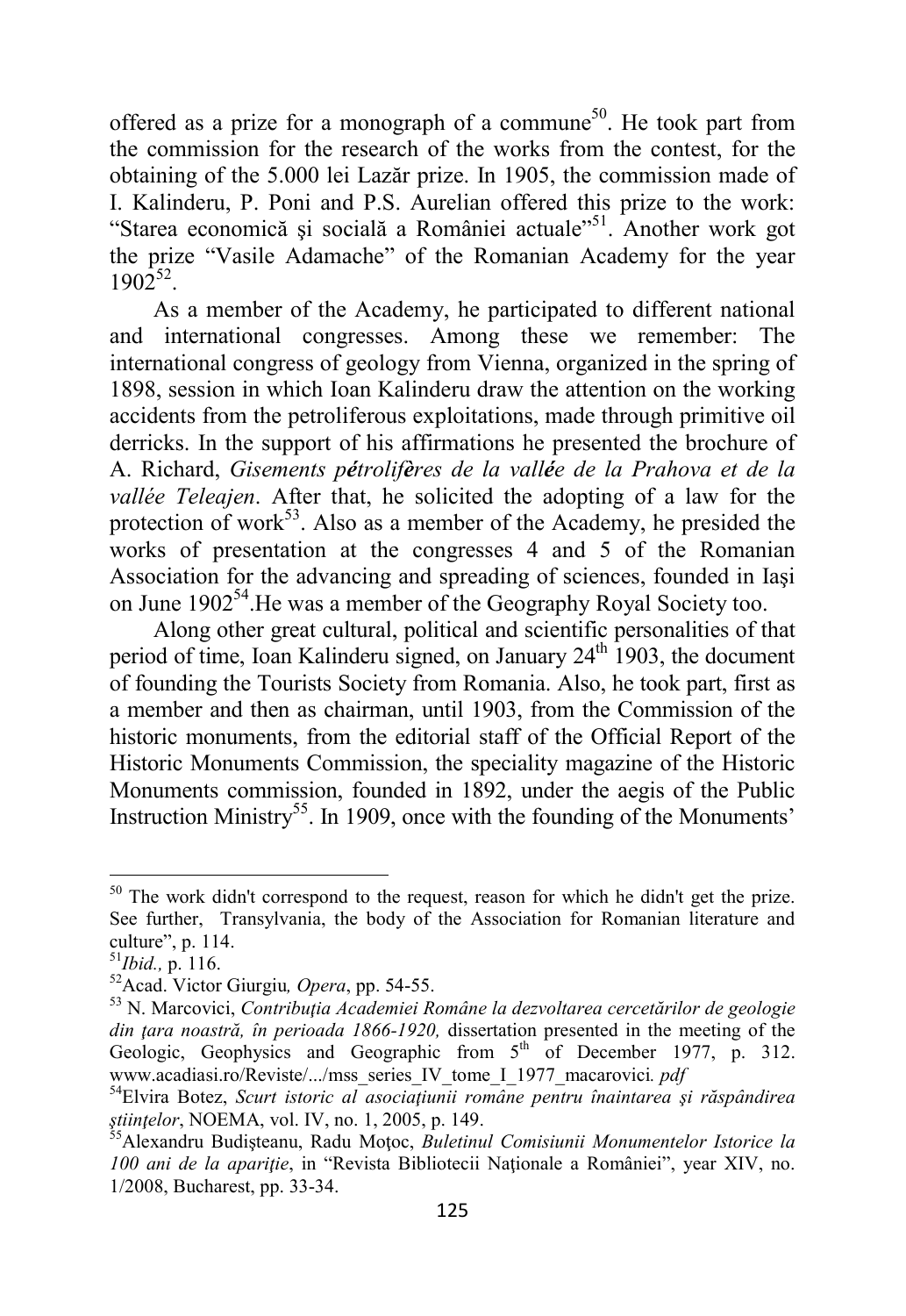## Architecture Service, at the proposal of the commission's chairman Ioan Kalinderu, was established that:â

For any restoration work that would affect the style of the monument, should be presented previous works: surveying, photographs and detailed reports about the state of those monuments, (…) studies about the new works that are to be done that would help the Commission to give its notification fully aware, with the reserve that where it is necessary, to research on the spot. The reception of the works made under the auspicious of the Commission would be done by a member designated by them $^{56}$ .

Together with the ministry of education, Take Ionescu, and the rector of the University from Bucureşti, Titu Maiorescu, Ion Kalinderu, as a delegate of the Royal House, elaborated the regulation for the administration of the Carol I University Foundation<sup>57</sup>, approved by the king, on February  $3<sup>rd</sup> 1895<sup>58</sup>$ . He took part from the first administration committee of the University Foundation too<sup>59</sup>.

We also find him taking part from different commissions: "Fundația" Otetelişeanu"; "Fundația Tache Petre Anastasiu",<sup>60</sup>; "Fundația Maria General I. Carp"; the commission "Dicţionarul"; "Comisia pentru reglementarea fondului de pensie a personalului<sup> $10^{61}$ </sup>; the commission "Neuschotz prize" (with juridical subject), the commission for the examination of the works made in  $1899-1900^{62}$ . He took part from the guiding committee that built a statue in the memory of Miron Costin<sup>63</sup>.

Philanthropic nature, Ioan Kalinderu, named executor, donated in 1893 to the Romanian Academy the mobile and immobile goods of the family Ion and Elena Oteteleşanu for the founding of a girls boarding school. Four years later, on  $15^{th}/27^{th}$  of March 1897, he said that this

<sup>56</sup>*Ibid.,* p. 36.

<sup>57</sup>Founded in 1891.

<sup>&</sup>lt;sup>58</sup>"Transilvania", Foia Asociatiunei Transilvane pentru literature română și cultura poporului romanu, no. 4, 15<sup>th</sup> of April 1895, Sibiu, year XXVI, p. 106.

<sup>&</sup>lt;sup>59</sup> Carol I University Foundation: (1891-1931), Magazin Istoric..., November, 2005, p. 54.

<sup>&</sup>lt;sup>60</sup> "Transilvania", the body of the Association for Romanian literature and culture, no. IV, April 1900, Sibiu, year XXXI, p. 77.

<sup>61</sup>*Ibid.,* 117.

<sup>62</sup>*Ibid.,* p. 87.

<sup>63</sup> Lidia Mihăilescu-Brânceanu, "Demersurile lui V.A. Urechia pentru ridicarea statuii lui Miron Costin" in *Revista Muzeelor şi monumentelor*, series "Monumente istorice şi de artă", Bucharest, no. 2, 1984, pp. 72-74.